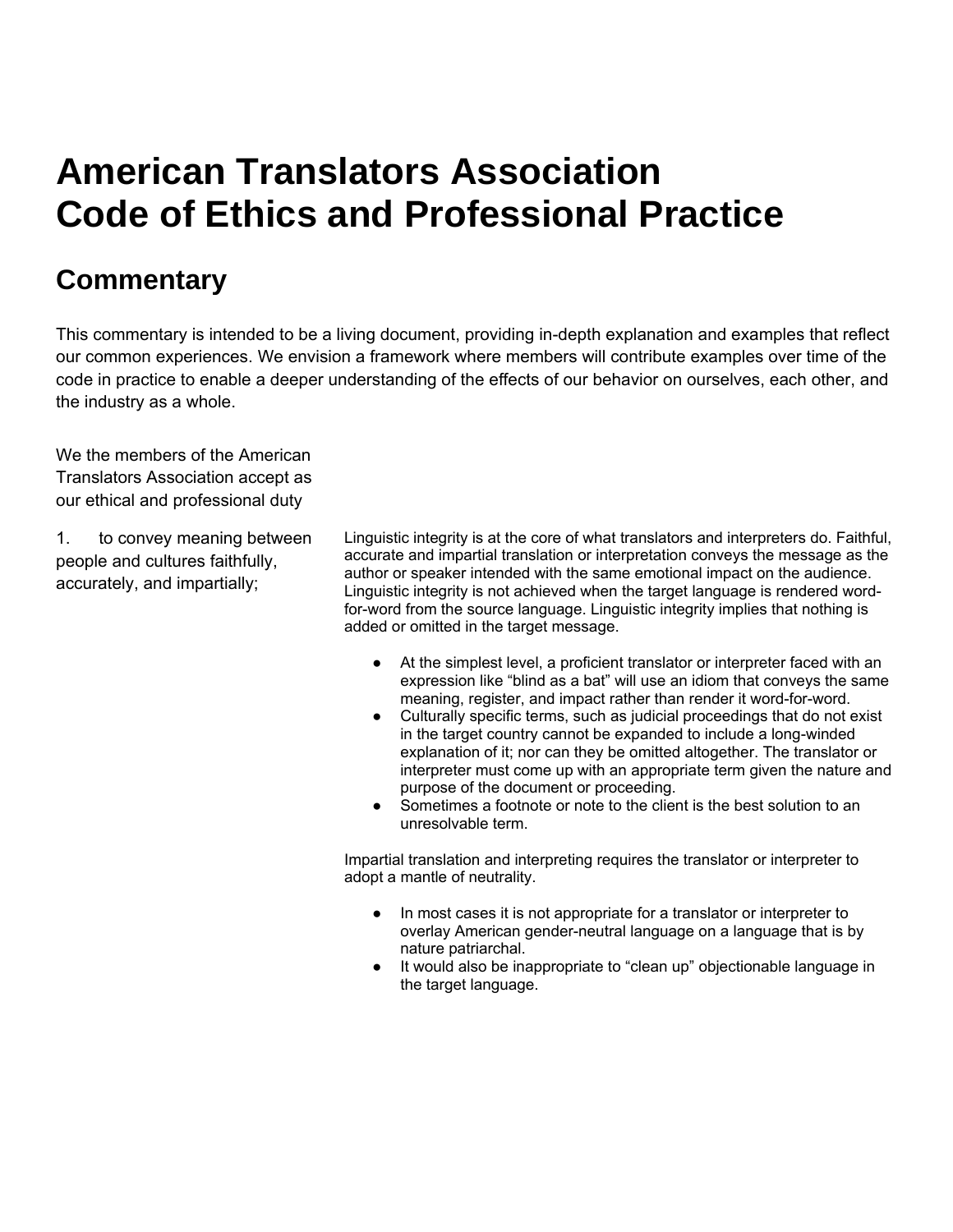2. to hold in confidence any privileged and/or confidential information entrusted to us in the course of our work;

Clients expect their information to be held in strict confidence. This includes information conveyed in a translation or during interpreting, as well as the very fact that the translation or interpreting has taken place. This holds even for published material.

It goes without saying that translators and interpreters adhere to all existing international, federal, or state laws or acts concerning confidentiality (for example, HIPAA in the medical arena).

Some information is obviously sensitive and confidential, for example, information contained in personal documents, financial statements and court proceedings. But it is not always so obvious.

- Consider the case of a company needing translations of already published marketing materials to help weigh the possibility of entering a new and competitive market. If a competitor were to learn that this material is being translated, they would realize that the company is preparing to compete in that market.
- Or perhaps a prosecutor overhears interpreters cheerfully conferring about the fact that their trial has only two more defense witnesses, and they'll be done for the day. Maybe the opposing counsel did not intend to reveal the witness lineup yet. And even if this information is already available to the public, someone overhearing these two interpreters may come away with the perception that there has been a breach of confidentiality.

It may sometimes be appropriate for an interpreter or translator to debrief or consult with a professional colleague or mentor.

- For example, even experienced translators can use the help of colleagues to untangle the meaning of convoluted sentences or text that seems ambiguous.
- Or an interpreter may find it helpful to debrief with a colleague or supervisor after an emotionally-charged day of interpreting.
- Or a translator or interpreter may benefit from feedback on a particular situation.

When consulting with colleagues, the translator or interpreter must give enough context to show what the problem is while limiting and disguising information so that no confidential information is disclosed.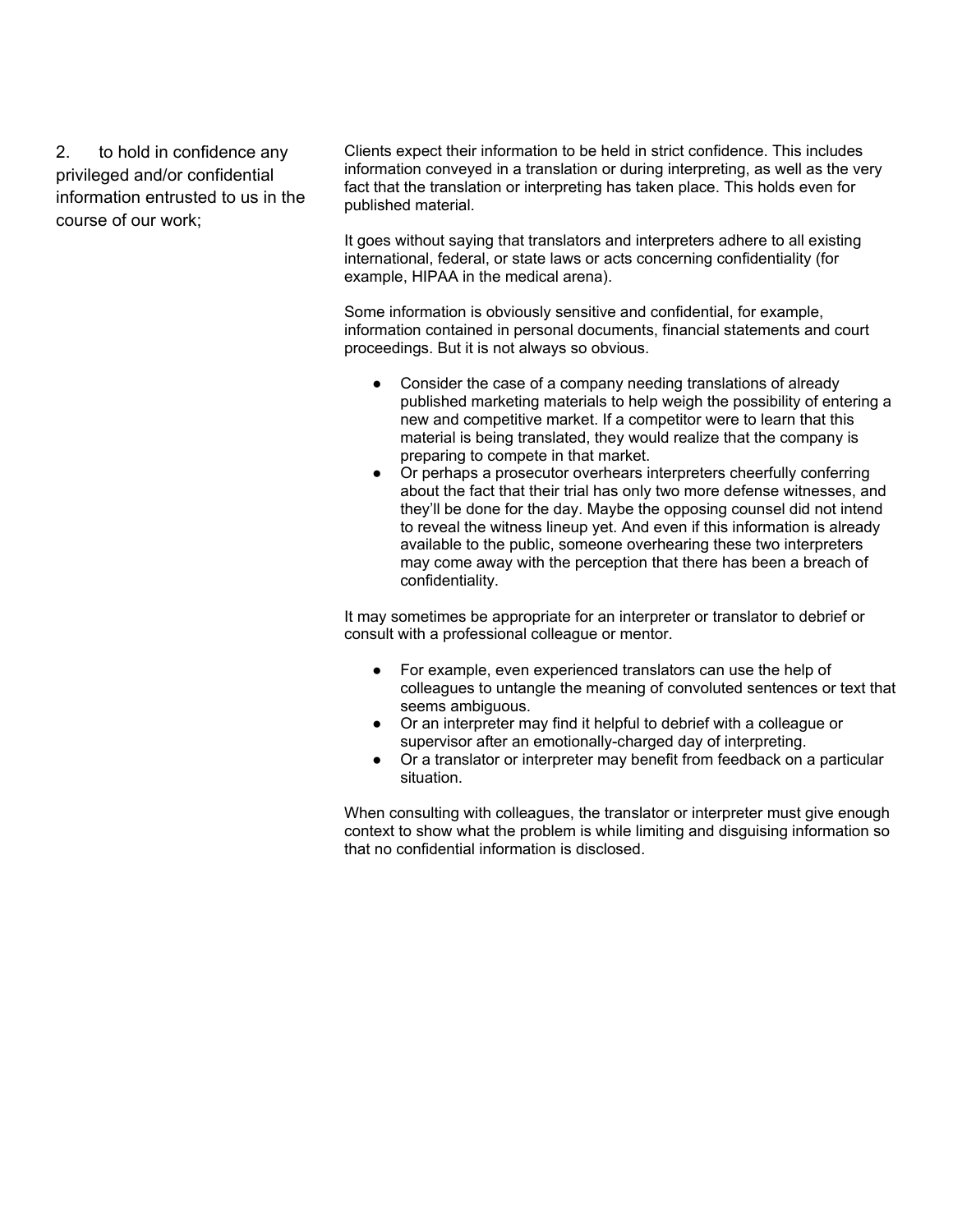3. to represent our qualifications, capabilities and responsibilities honestly and to work always within them;

Truth in advertising applies to professional translators and interpreters: resumes, websites, brochures, business cards and our business demeanor all need to accurately reflect who we are and what we can actually do, both practically and professionally.

● For example, a translator or interpreter resume that lists 20 or more areas of specialization and 50 Fortune 500 clients raises red flags. Make sure those lists reflect true expertise and real client relationships, not just a one-off contract through an agency for an impressive end client. Also note that if you didn't ask permission to use their name, clients may consider that listing as a breach of confidentiality.

This extends beyond listing degrees on a resume or adding a credential to an email signature: Most certifications and credentials have guidelines for how to use them; these guidelines should be strictly adhered to.

● For example, ATA certification should always specify the language pair and direction of the certification.

Professional translators and interpreters decline assignments that are beyond their expertise or capacity.

- For example, a translator that specializes in software may not have the expertise to produce quality legal copy.
- Or a diplomatic conference interpreter's experience may not prepare them for interpreting in a medical setting.

Subcontracting to a colleague to meet an unrealistic deadline--or for any other reason--is not acceptable without the express permission of the client.

In the face of constant change in language, technology, and business models, professional translators and interpreters travel frequently to countries to enhance their languages and cultural sensitivity, seek continuing education in subject areas, business practices and other skills.

Continuing education is often a requirement for maintaining credentials. Common strategies include:

- Attending conferences, seminars (both live and online)
- Participating in online fora
- Taking advantage of learning opportunities in a specialty areas

4. to enhance those capabilities at every opportunity by continuing education in language, subject field, and professional practice;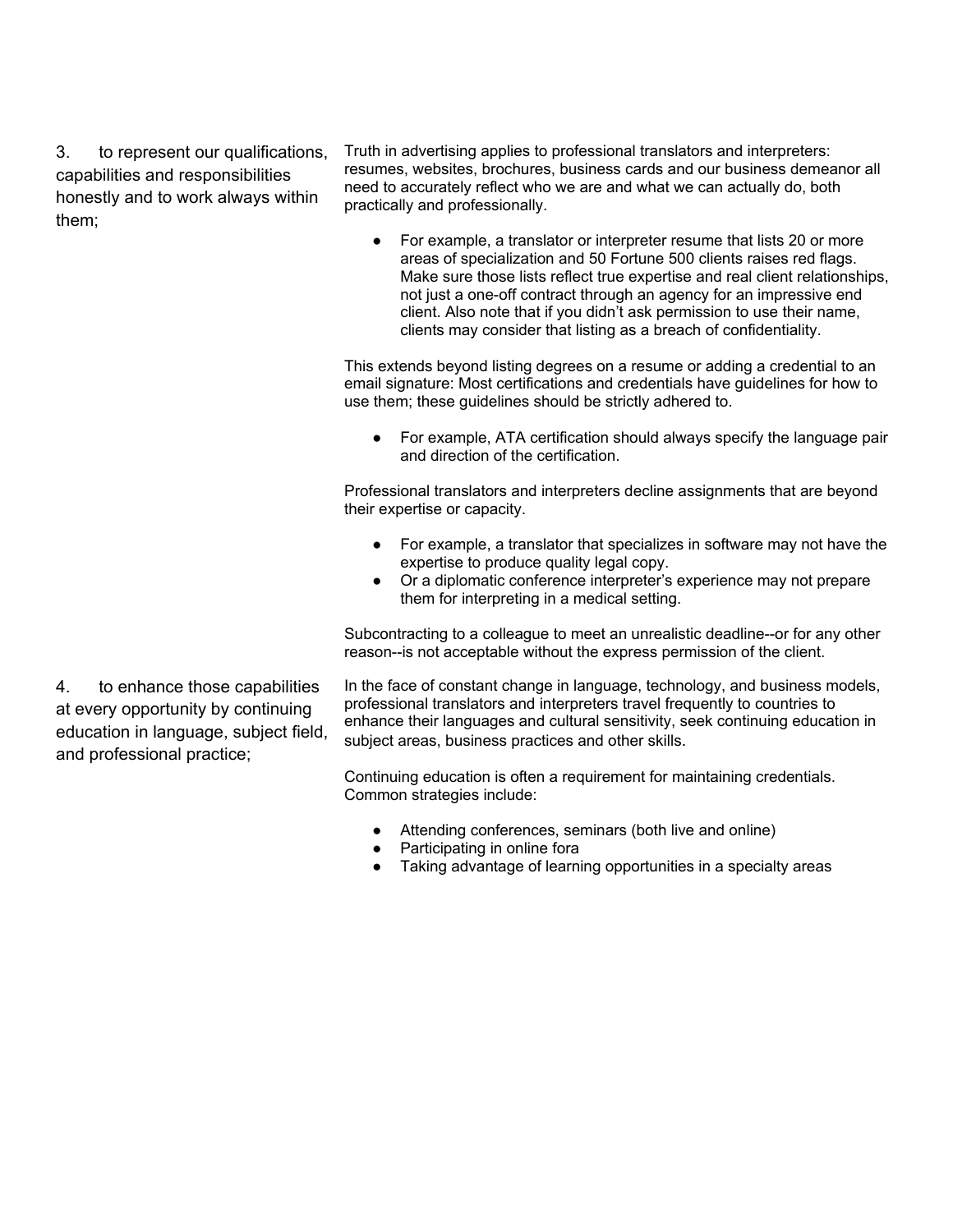5. to act collegially by sharing knowledge and experience;

Professional translators and interpreters share information, both informally (such as list serves) and more formally, giving workshops and mentoring. Activities include:

- Participating in online fora and social media communities,
- Volunteering (both for professional societies and humanitarian causes),
- Authoring articles and books,
- Presenting at conferences and seminars<br>• Mentoring
- **Mentoring**

Everyone benefits from this sharing: learning by teaching, enjoying increased exposure and improved perception of their expertise and abilities. In addition to the valuable information that is shared, the association and industry benefit from the professionalism that is reflected by those sharing.

Collegial behavior also includes refraining from negative statements about colleagues.

● For example, if a translator is contracted to edit a colleague's work, the translator should limit critique to substantiated, objective comments about the project at hand.

It is widely considered best practice to use a contract or other agreement tool to avoid misunderstandings. The responsibility for this is shared by both parties to an agreement.

There is a range of instruments available, from a simple email or telephone conversation all the way to a formal contract that undergoes full legal review. Whatever the instrument, the agreement must be fair and acceptable to both parties.

- For example, an interpreter may get a call to interpret immediately for a patient in an emergency room. During the conversation, a rate is agreed upon, and the interpreter sends a quick SMS to the client to confirm. This meets the need for immediacy and provides the interpreter with basic protection in case of a misunderstanding about fees.
- Or a translator may receive a 10-page contract from a translation company with several clauses, including one stipulating the client's right to inspect the translator's premises. Since this might breach confidentiality for the translator's other clients, the translator strikes through the clause in question and signs the contract.

There is no single standard contract for the translation and interpretation industry. Contracts often contain language relating to non-competition, independent contractor status, intellectual property transfer, cancellation/nonperformance, and other best practices. Even if these issues are not specifically addressed in an agreement, best business practices and fairness still apply.

● for example, it is inappropriate for an independent contractor to solicit or accept business directly from a contact made through a translation company even if no non-competition clause has been signed.

Independent translators and interpreters often have templates ready to use with clients who do not have their own contracts or agreements for translators or interpreters to sign.

6. to define in advance by mutual agreement, and to abide by, the terms of all business transactions among ourselves and with others;